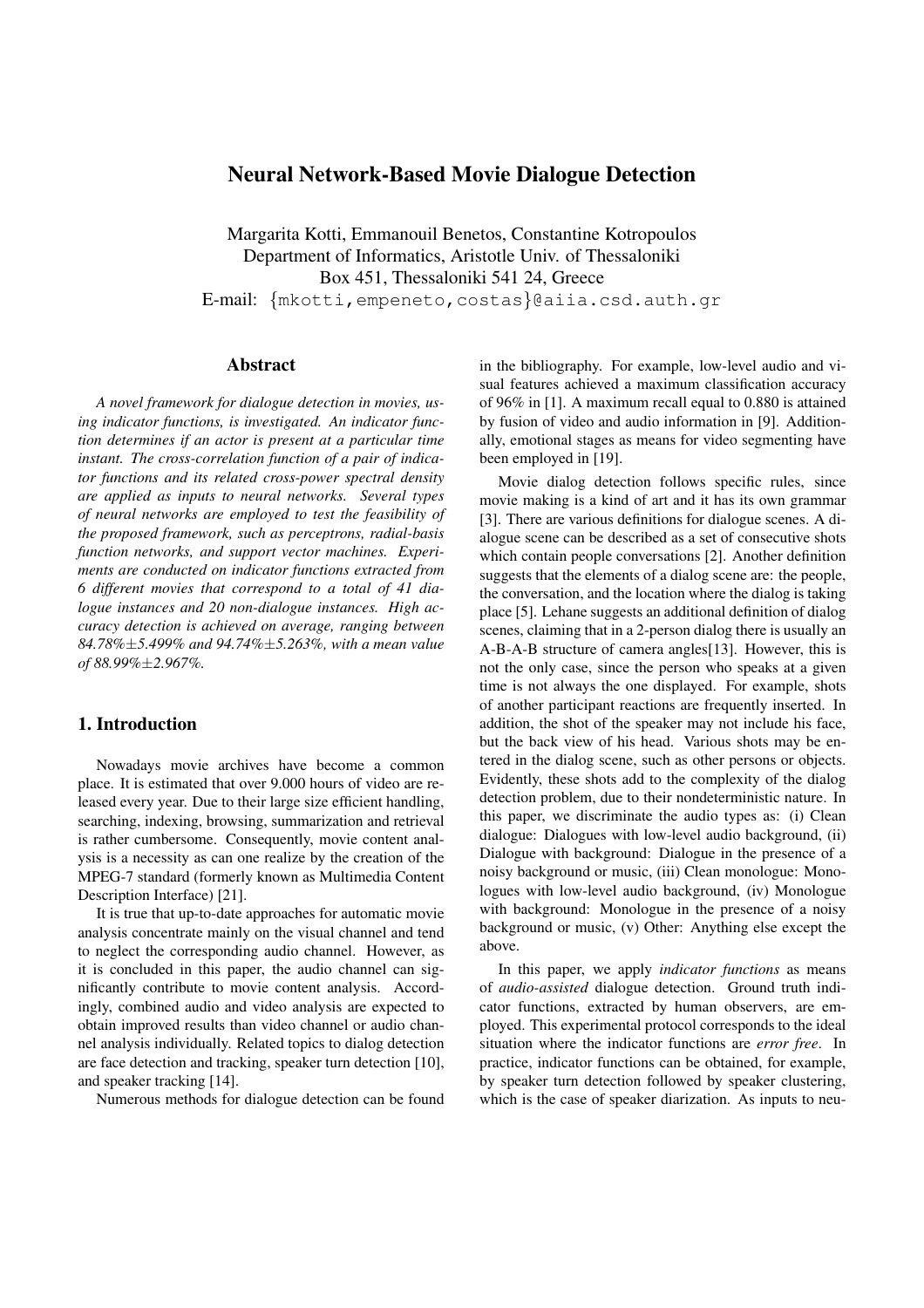ral networks, the cross-correlation values of a pair of indicator functions and the magnitude of the corresponding cross-power spectral density are utilized. Neural networks employed are: perceptrons, radial-basis function networks and support vector machines. Experiments are conducted using audio scenes extracted from six different movies, as can be seen in Table 1. In total, 25 dialog and 17 nondialog scenes are employed. Dialogs last from 20 sec to 123 sec. In this paper we concluded that an adequate duration to identify a dialogue scene is 25 sec. Applying a properly chosen time window to the scenes leads to a total of 41 dialog instances and another 20 non-dialog instances. A high dialog detection accuracy is achieved, ranging between 84.78% $\pm$ 5.499% and 94.74% $\pm$ 5.263%, with a maximum  $F_1$  measure of 0.958.

The remainder of the paper is as follows. In Section 2, the notion of indicator functions is introduced in the framework of dialog detection. In addition, cross-correlation and cross-power spectral density are described as features for dialog detection. The dataset created is detailed in Section 3, along with the applied figures of merit. In Section 4, the experimental results using artificial neural networks are described and their performance is discussed. Finally, conclusions are drawn in Section 5.

### **2. Dialogue detection**

## 2.1 Indicator Functions

Let us consider that for an audio recoding of  $N$  samples it is know when a particular actor (i.e. speaker) performs. This information can be quantified by the indicator function of say actor A,  $I_A(n)$ , defined as:

$$
I_A(n) = \begin{cases} 1, & \text{actor } A \text{ is present at sample } n \\ 0, & \text{otherwise.} \end{cases}
$$

(1)

In this paper, 2-actors dialogues are assumed for simplicity reasons but without loss of generality. For the case of two actors  $A$  and  $B$ , the corresponding indicator functions are  $I_A(n)$  and  $I_B(n)$ , respectively. In every-day dialogs, the first actor rarely stops at time  $n$  and the second actor starts at time  $n + 1$ . As a results, audio frames corresponding to both are possibly present. Additionally, short silence periods should be tolerated. Moreover, dialog detection should not be inhibited by background music, environmental noise etc. Monologues, music soundtrack, songs, street noise, or instances where the first actor is talking and the second one is just making exclamations are some examples of non-dialogue scenes. In this paper, optimal, errorfree (i.e. ground-truth) indicator functions are employed.

A characteristic plot of indicator functions in a dialogue case is shown in Figure 1. In Figure 2, a typical example of a non-dialog (i.e. a monologue) is depicted, where  $I_B(n)$ corresponds to short exclamations of the second actor.



**Figure 1. Indicator functions of two actors in a dialog scene.**



**Figure 2. Indicator functions of two actors in a non-dialog scene (i.e. monologue).**

## 2.2 Cross-correlation and Cross-power Spectral Density

The cross-correlation is a widely used measure of similarity between two signals [17]. It is commonly applied to find the linear relationship of two signals. In the case of a pair of indicator functions, the cross-correlation is:

$$
c_{AB}(d) = \begin{cases} \frac{1}{N} \sum_{n=1}^{N-d} I_A(n+d) I_B(n), \\ \text{when } 0 \le d \le N-1 \\ c_{BA}(-d), \\ \text{when } -(N-1) \le d \le 0 \end{cases}
$$
 (2)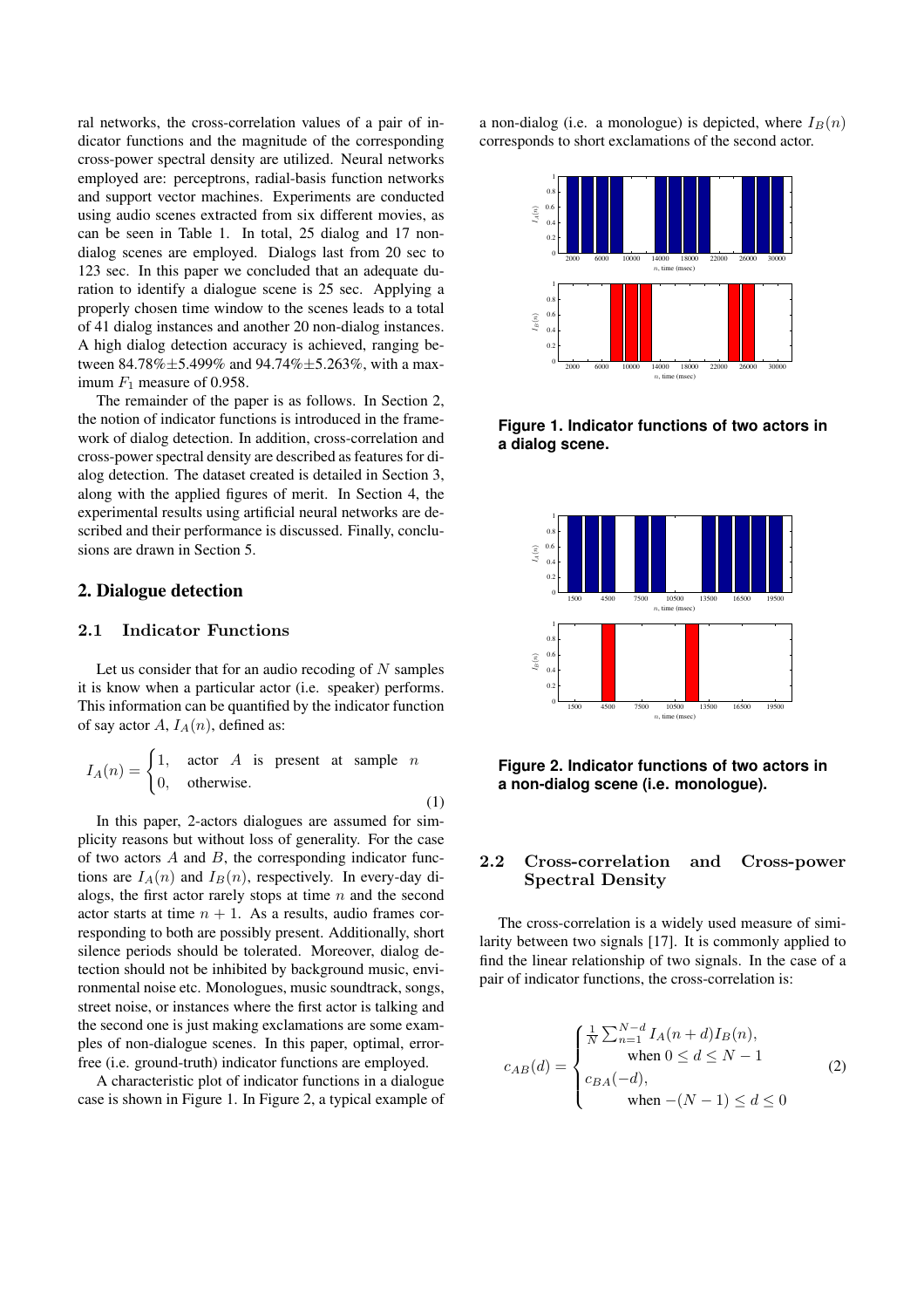where  $d$  is the time-lag. The presence of a dialog is deducted by significantly large values of the cross-correlation. A representative cross-correlation function for a dialog scene is depicted in Figure 3. It is for the same audio stream, whose indicator function is shown in Figure 1.



**Figure 3. Cross-correlation of the indicator functions of two actors in a dialog case.**

The second function examined is the cross-power spectral density i.e. the discrete-time Fourier transform of the cross-correlation [17]. The cross-power spectral density is defined as:

$$
\phi_{AB}(f) = \sum_{d=-(N-1)}^{N-1} c_{AB}(d) \exp(-j2\pi f d) \quad (3)
$$

where  $f \in [-0.5, 0.5]$  is the frequency in cycles per sampling interval. For negative frequencies, it holds  $\phi_{AB}(-f)$  $= \phi_{AB}^*(f)$ , with \* standing for the complex conjugation operator. The magnitude of the cross-power spectral density is used, which is the common case in audio processing. If the area under  $|\phi_{AB}(f)|$  is considerably large, a dialogue scene is presumed to be present, whereas for a non-dialog case  $|\phi_{AB}(f)|$  value is most likely to be small. In Figure 4 the magnitude of the cross-power spectral density is demonstrated. It is for the same audio stream, whose crosscorrelation is depicted in Figure 3

In preliminary experiments on dialog detection, only two values were used: the cross-correlation value at zero lag  $c_{AB}(0)$  and the cross-spectrum energy in the frequency band [0.065, 0.25] [11]. A pair of thresholds were compared against the aforementioned values. The thresholds were deterimined after training aiming to detect dialogs. In this paper, a more generic approach is applied. The cross-correlation sequence is evaluated over properly chosen time-windows. That is also the case for magnitude of its Discrete Fourier Transform, i.e. the uniform frequency sampling of the cross-power spectral density.



**Figure 4. Magnitude of the cross-power spectral density for two actors in a dialog case.**

### **3. Experimental setup**

#### 3.1 Dataset

Audio scenes from 6 movies are extracted to create the dataset, as presented in Table 1. The specific movies are chosen for various reasons. Firstly, they are popular and consequently easily accessible. Secondly, they cover a wide area of movie genres. For example, Analyze That is a comedy, Platoon is an action, and Cold Mountain is a drama. Finally, they have already been widely employed for movie analysis experiments. From the aforementioned movies a total of 42 scenes is extracted. This is the largest movie set utilized in audio-assisted dialogue detection, to the best of the authors' knowledge. Dialogue scenes are 25, while the remaining 17 are non-dialogue scenes, as can be seen in Table 1. The audio track is digitized in PCM at a sampling rate of 48 kHz and each sample is quantized in 16 bit twochannel. All 42 scenes have a duration of 34 min and 43 sec.

**Table 1. The six movies used to create the dataset.**

| <b>Movie name</b>   | <b>Dialog</b><br>scenes | Non-dialog<br>scenes | <b>Total</b><br>scenes |
|---------------------|-------------------------|----------------------|------------------------|
| Analyze That        |                         | 2                    |                        |
| Cold Mountain       |                         |                      |                        |
| Jackie Brown        | 3                       | 3                    |                        |
| Lord of the Rings I | 5                       | 3                    | Ω                      |
| Platoon             |                         | 2                    |                        |
| Secret Window       |                         |                      | 10                     |
| Total               | 25                      |                      | 42                     |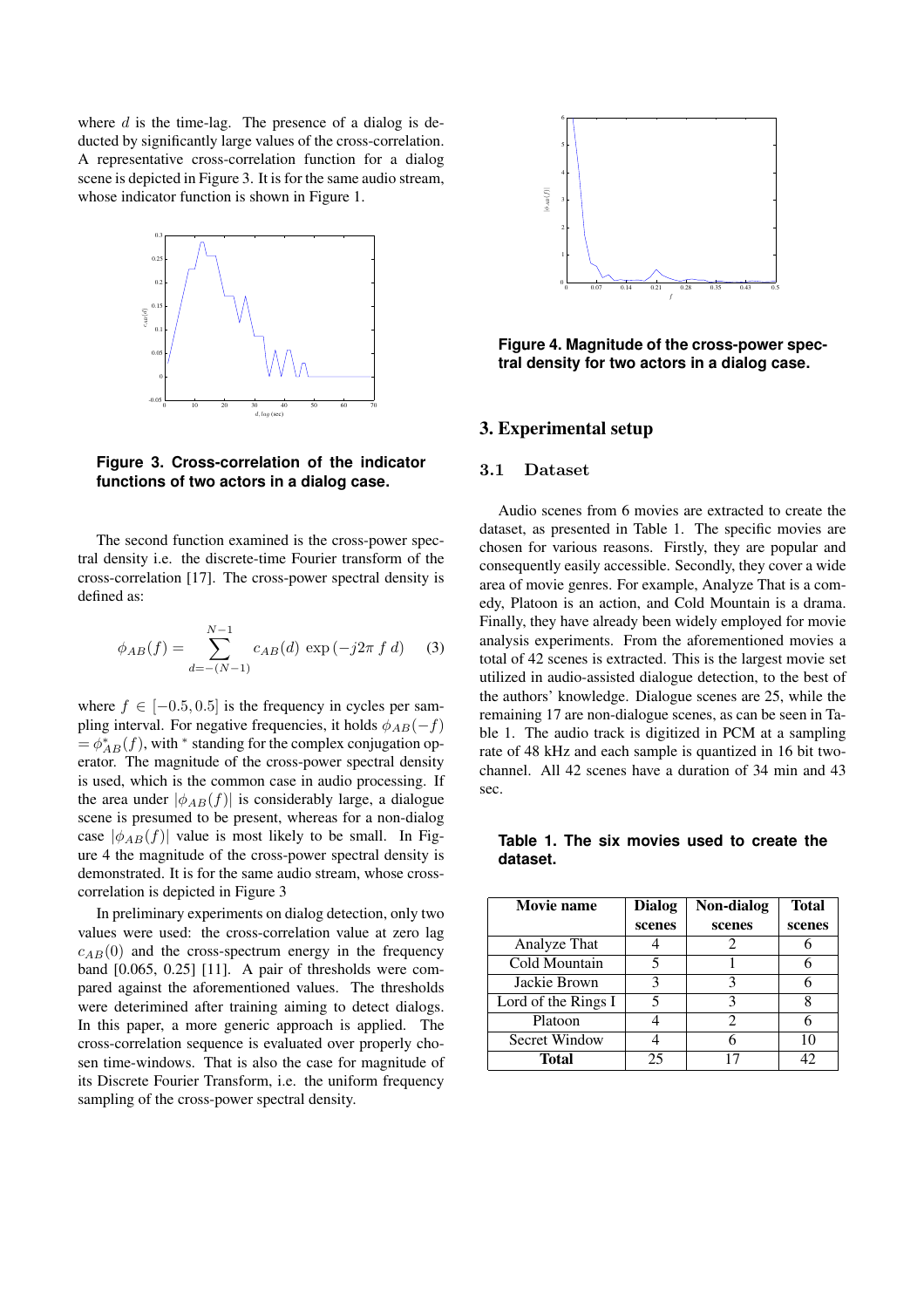#### 3.2 Figures of Merit

Commonly used figures of merit for dialog detection are summarized in this Section to enable a comparable performance assessment with other similar works. Let  $hits_d$  be the correctly classified dialog instances and  $hits_{nd}$  the correctly classified non-dialog instances. Dialog instances that are not classified correctly are misses and false alarms are the non-dialog instances classified as dialog ones. Obviously, the total number of dialog instances is equal to the sum of  $hits_d$  plus *misses*.

Two sets of figures of merit are employed. The percentage of correctly classified instances (CCI) and the root mean squared error (RMSE) are contained in the first one. CCI is given by:

$$
CCI = \frac{hits_d + hits_{nd}}{hits_d + hits_{nd} + misses + false\; alarms} \cdot 100\%.
$$
\n(4)

RMSE for the 2-class classification, is:

$$
RMSE = \sqrt{\frac{misses + false \; alarms}{hits_d + hits_{nd} + misses + false \; alarms} \cdot 100\%}.
$$
\n(5)

Another commonly used triplet is precision (PRC), recall  $(RCL)$ , and  $F_1$  measure. For the dialog instances, they are defined as:

$$
PRC = \frac{hits_d}{hits_d + false\; alarms}
$$
 (6)

$$
RCL = \frac{hits_d}{hits_d + misses}.
$$
 (7)

 $F_1$  measure admits a value between 0 and 1. It is defined as:  $2.72$ 

$$
F_1 = \frac{2 \, PRC \cdot RCL}{PRC + RCL}.\tag{8}
$$

The higher its value is, the better performance is obtained.

## **4. Experimental results and performance evaluation**

To fix the number of inputs of the neural networks a running time-window is applied to each audio scene. The mean actor utterance duration has been found to be about 5 sec. 4 actor changes are presumed to occur within the running time-window employed in our analysis, on average. Accordingly, an A-B-A-B-A structure is expected for a dialogue to occur. Similar assumptions were also invoked in [13, 20]. As a result, an appropriate time-window should have a duration of  $5 \times (4 + 1) = 25$  sec. After applying the 25 sec running time-window to the 42 audio scenes, 61 instances are extracted. 41 dialog instances and 20 non-dialog distances are obtained. For a 25 sec window and a sampling frequency of 100 Hz, 49 samples of  $c_{AB}(d)$  and another 49 samples of  $|\phi_{AB}(f)|$  are computed. The aforementioned 98 samples, plus the label, stating whether the instance is a dialog or not, are fed as input to the neural networks. The experiments are repeated 7 times and the averaged values of figures of merit are recorded. For comparison reasons, two commonly used splits between the training and test sets are utilized: the 70%/30% and 50%/50% ratios.

#### 4.1 Perceptrons

Two perceptron network variants are discussed: the multilayer perceptron (MLP) network and the voted perceptron (VP) network.

MLPs are feed-forward networks, consisting of multiple layers of computational units. There are three layers in the case under consideration: the input layer consisting of 98 input nodes (i.e. 49 for  $c_{AB}(d)$  and another 49 for  $|\phi_{AB}(f)|$ , the hidden layer, and the output layer. The sigmoid function is applied as the activation function.

Here, two MLP categories are studied. For the first category the learning technique is the back-propagation algorithm. Back-propagation MLPs tend to overfit the training data, particularly when the size of the training set is restrained. Also, computation speed and convergence problems rise. The optimization problem, with respect to the computational cost can be solved by utilizing the fast artificial neural network library (FANN) [15]. 7-repeats average dialogue detection efficiency results using backpropagation MLPs with 70%/30% and 50%/50% training/test set splits are depicted in Table 2.

**Table 2. Averaged figures of merit for dialog detection using back-propagation MLPs for 70%/30% and 50%/50% training/test set splits after 7 repetitions.**

| <b>Figures of merit</b> | 70%/30% | 50%/50% |
|-------------------------|---------|---------|
| $CCI$ (mean)            | 90.97%  | 86.17%  |
| $CCI$ (st. dev.)        | 3.976%  | 5.172%  |
| $\overline{RM}SE$       | 0.259   | 0.326   |
| PRC                     | 0.978   | 0.948   |
| RCL                     | 0.892   | 0.843   |
| Η,                      | 0.931   | 0.890   |

The second category of MLP networks employs particle swarm optimization (PSO) as a replacement of the backpropagation algorithm. PSO is an algorithm inspired by the social behavior of bird flocks and fish schools [6]. Every candidate solution is called a particle and has a current position and a velocity. The currently optimum particles are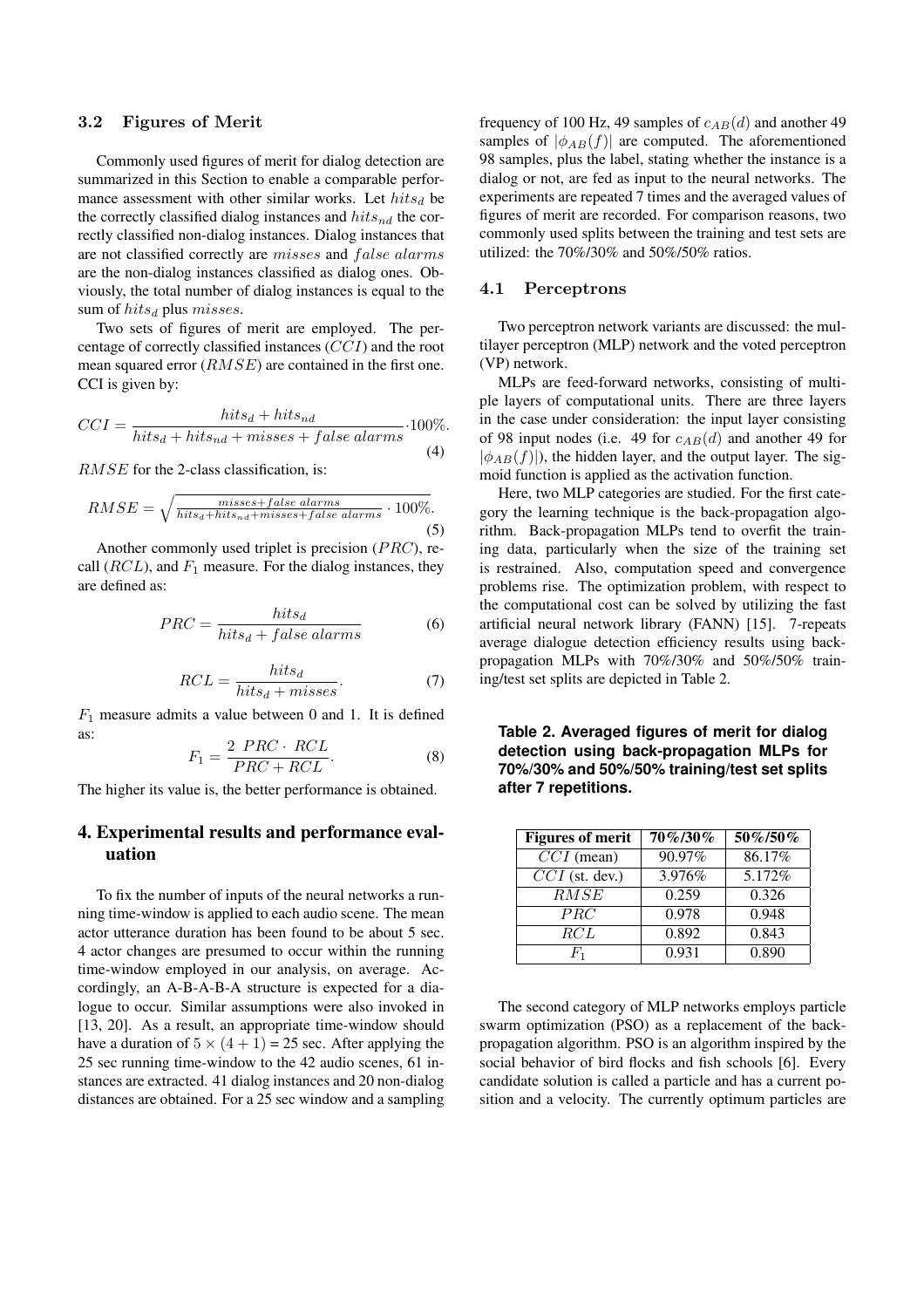followed through the problem hyperspace by the remaining particles. Although PSO and genetic algorithms have many similarities, no evolution operators, such as crossover and mutation are present in the PSO case. PSO compared to back-propagation MLP networks deals more efficiently with the problem of computation time, yields improves results, do not overfit the data, and approximates better a nonlinear function thus exhibiting a better global convergence. For the case under consideration, a 3-layered feed-forward network is utilized. Trelea type-II PSO is employed for learning [18]. 7-repeats averaged results on dialog detection for the 3-layered PSO-trained MLP network are depicted In Table 3.

**Table 3. Averaged figures of merit for dialog detection using a 3-layered PSO-trained MLP feed-forward network for 70%/30% and 50%/50% training/test set splits after 7 repetitions.**

| <b>Figures of merit</b> | 70%/30%   | 50%/50%              |
|-------------------------|-----------|----------------------|
| $CCI$ (mean)            | $88.88\%$ | $91.43\overline{\%}$ |
| $CCI$ (st. dev.)        | 4.535%    | 4.239%               |
| RMSE                    | 0.326     | 0.283                |
| PRC                     | 0.895     | 0.900                |
| RCL                     | 0.982     | 0.987                |
|                         | 0.934     | 0.941                |

The second perceptron network variant applied is VP. VP is easy to implement and computation time economical. The leave-one-out method is used by VP. In VP, the algorithm takes advantage of data that are linearly separable with large margins [7]. Its philosophy is based on the assumption that data are more likely to be linearly separable into higher dimension spaces. For the marginal case of one epoch, VP is equivalent to MLP. 7-repeats averaged dialogue detection results for the two splits are enlisted in Table 4.

## 4.2 Radial Basis Functions

Radial basis functions (RBFs) can replace the sigmoidal hidden layer activation function in MLPs. Compared to MLP networks, RBF networks do not face the problem of local minima because the linear mapping from the hidden layer to the output layer is adjusted in the learning process. In this paper, a normalized Gaussian RBF network is utilized. Basis functions is based on the k-means clustering algorithm. The logistic regression model is employed for learning [8]. The data of each cluster is fit to symmetric **Table 4. Averaged figures of merit for dialog detection using VPs for 70%/30% and 50%/50% training/test set splits after 7 repetitions.**

| <b>Figures of merit</b> | 70%/30% | 50%/50% |
|-------------------------|---------|---------|
| $CCI$ (mean)            | 88.72%  | 86.63%  |
| $CCI$ (st. dev.)        | 6.393%  | 4.337%  |
| RMSE                    | 0.305   | 0.360   |
| PRC                     | 0.864   | 0.849   |
| <i>RCL</i>              | 0.998   | 0.979   |
| $F_{1}$                 | 0.920   | 0.908   |

multivariate Gaussians. Standardization takes place, leading all features to have zero mean and unit variance. Averaged dialog detection results for the two splits using the RBF network are summarized in Table 5.

**Table 5. Averaged figures of merit for dialog detection using RBF networks for 70%/30% and 50%/50% training/test set splits after 7 repetitions.**

| <b>Figures of merit</b>     | 70%/30% | 50%/50%            |
|-----------------------------|---------|--------------------|
| $\overline{CCI}$ (mean)     | 87.21%  | 84.78%             |
| $\overline{CCI}$ (st. dev.) | 5.135%  | 5.499%             |
| $\overline{RMSE}$           | 0.318   | 0.357              |
| PRC                         | 0.908   | $\overline{0.923}$ |
| RCL                         | 0.913   | 0.855              |
| Η,                          | 0.906   | 0.885              |

### 4.3 Support Vector Machines

Support vector machines (SVMs) are supervised learning methods that can be applied either to classification or regression. They are related to RBF networks, although SVMs in order to avoid over-fitting, try to detect the maximum-margin hyperplane. Here, a second order polynomial kernel is applied. The sequential minimal optimization algorithm is used for training the support vector classifier [4, 16]. 7-repeats averaged dialogue detection experimental results using SVMs with 70%/30% and 50%/50% training/test set splits are detailed in Table 6.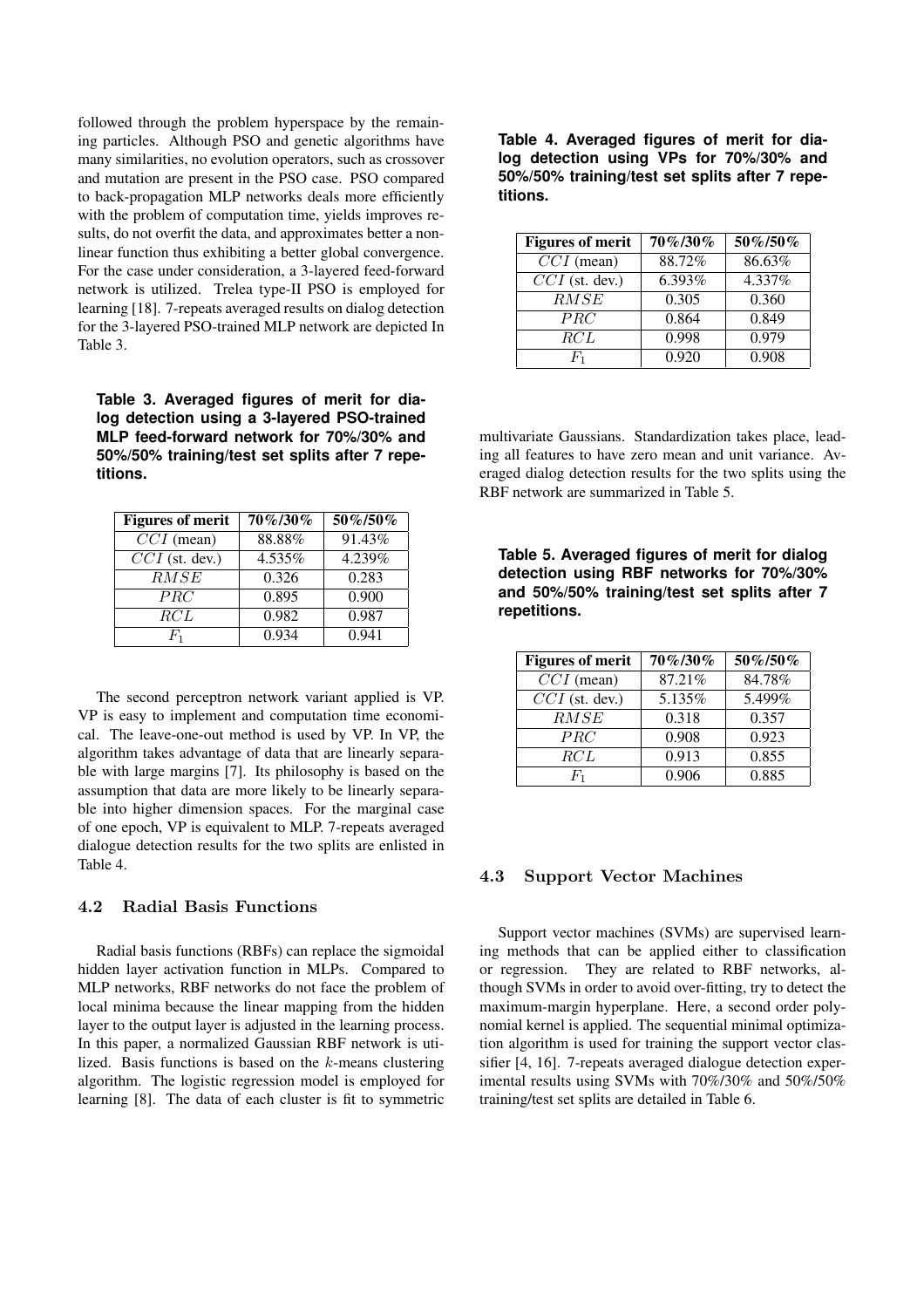**Table 6. Averaged figures of merit for dialog detection using the SVM classifier for 70%/30% and 50%/50% training/test set splits after 7 repetitions.**

| <b>Figures of merit</b> | 70%/30% | 50%/50% |
|-------------------------|---------|---------|
| $CCI$ (mean)            | 94.74%  | 90.32%  |
| $CCI$ (st. dev.)        | 5.263%  | 9.677%  |
| RMSE                    | 0.2929  | 0.311   |
| PRC                     | 1.000   | 0.955   |
| RCL                     | 0.917   | 0.913   |
| $F_{1}$                 | 0.958   | 0.933   |

### 4.4 Performance Evaluation

Average detection accuracy demonstrates a mean value of  $88.99\% \pm 2.967\%$ . The SVM detection accuracy for the 70%-30% split is the highest achieved, with  $F_1$  measure equal to 0.958. This may be attributed to the fact that SVMs are considered to be insensitive towards small changes of the input parameters. Moreover, they do not suffer from the curse of dimensionality. The worst performance corresponds to the 50%-50% splits of the RBF network. In this case,  $F_1$  measure equals 0.885. This can be due to the fact that there are several parameters to be tuned, which can easily lead to misclassification.

The 70%-30% split demonstrates improved performance compared to the 50%-50% split for all the neural networks but the 3-layered PSO-trained MLP feed-forward network. This may be ascribed to the fact that the PSO-trained MLP network for the 70%-30% split tends to overfit the data. Concerting the accuracy range between the 70%-30% split and the 50%-50% split, it is easy to deduct that the neural network with the greater range is back-propagation MLPs. In back-propagation MLPs the accuracy range is 4.80. VPs are the least affected. In this case the accuracy range is 2.09.

#### **5. Conclusions**

A novel framework for audio dialog detection is described. The cross-correlation of a pair of indicator functions and the corresponding cross-power spectral density are utilized as inputs to a variety of neural networks, namely: perceptrons (MLPs, 3-layered PSO-trained MLPs, VPs), radial-basis function networks and support vector machines. Audio scenes are extracted from six movies, containing dialogs and non-dialogs. SVMs with second order polynomial kernel achieved the highest average dialog detection accuracy, equal to 94.74%. All results are superior to state-of-the-art dialog detection techniques [12]. However, since there is no common database for performance evaluation, direct comparison is not feasible.

### **Acknowledgement**

This work has been supported by the FP6 European Union Network of Excellence MUSCLE "Multimedia Understanding through Semantics, Computation and Learning" (FP6-507752).

#### **References**

- [1] A. A. Alatan, A. N. Akansu, and W. Wolf, "Comparative analysis of hidden Markov models for multi-modal dialogue scene indexing," in Proc. *2000 IEEE Int. Conf. Acoustics, Speech, and Signal Processing*, 2000, vol. 4, pp. 2401-2404.
- [2] A. A. Alatan and A. N. Akansu, "Multi-modal dialog scene detection using hidden-markov models for content-based multimedia indexing," *J. Multimedia Tools and Applications*, 2001, vol. 14, pp. 137-151.
- [3] D. Arijon, "*Grammar of the Film Language*," Silman-James Press, 1991.
- [4] B. Birge, "PSOt A particle swarm optimization toolbox for Matlab," in Proc. *2003 IEEE Swarm Intelligence Symp.*, 2003, pp. 182-186.
- [5] L. Chen and M. T. Özsu, "Rule-based extraction from video", in Proc. *2002 IEEE Int. Conf. Image Processing*, 2002, vol. 2, pp. 737-740.
- [6] R. Eberhart and J. Kennedy, "A new optimizer using particle swarm theory," in Proc. *6th Int. Symp. Micro Machine and Human Science*, 1995, pp. 39-43.
- [7] Y. Freund and R. E. Schapire, "Large margin classification using the perceptron algorithm," *Machine Learning*, 1999, vol. 37, no. 3, pp. 277-296.
- [8] D. W. Hosmer and S. Lemeshow, "*Applied Logistic Regression*," N.Y.: Wiley, 2000.
- [9] G. Iyengal, H. J. Nock, and C. Neti, "Audio-visual synchrony for detection of monologues in video archives," in Proc. *2003 IEEE Int. Conf. Acoustics, Speech, and Signal Processing*, 2003, vol. 1, pp. 329-332.
- [10] M. Kotti, E. Benetos, and C. Kotropoulos, "Automatic speaker change detection with the bayesian information criterion using MPEG-7 features and a fusion scheme," in Proc. *2006 IEEE Int. Symp. Circuits and Systems*, 2006, pp. 1856-1859.